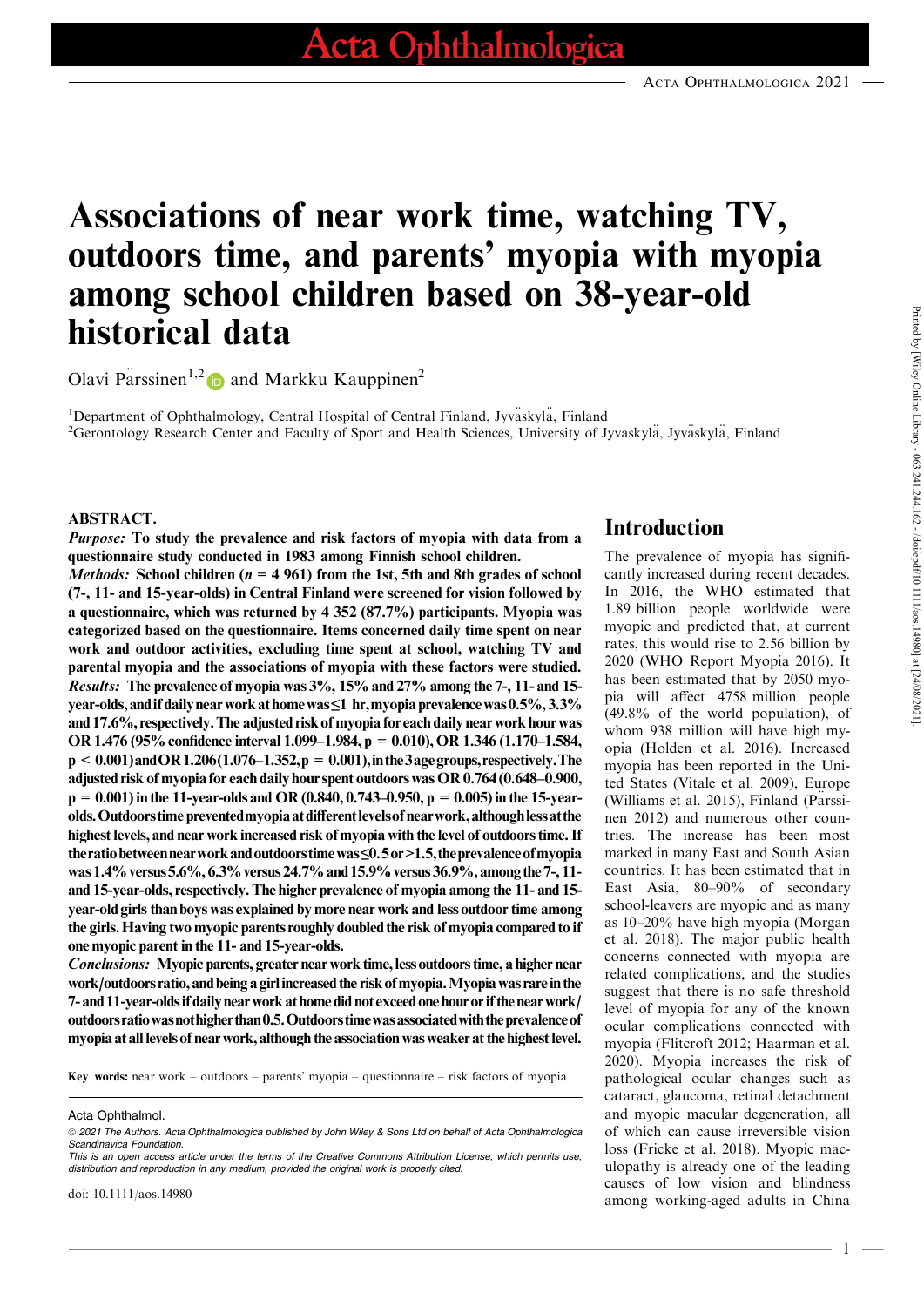(Xu et al. 2006; Wu etal. 2011). Globally, myopia is the most common cause of moderate and severe visual impairment, and the second most com mon cause of blindness (Bourne et al. 2013; Holden et al. 2016; Dolgin 2015).

Epidemiological studies have long shown associations between education, near work, higher occupational status, and attending school (Kepler 1611; Cohn 1867; Tscherning 1883). Several studies have since shown an association of myopia with more time spent in reading and near work and less time in outdoor activities (Parssinen 1986; Huang et al. 2015; Xiong et al. 2017; He et al. 2015, and many others). The Sydney Myopia Study on 6-and 12 year-old school children showed that higher levels of total time spent out doors, rather than sport per se, were associated with less myopia and a more hyperopic mean refraction (Rose et al. 2008). While most studies suggest that the rate of myopic progression among the already myopic is little influenced by differences in near work and out door time (Saw et al. 2000; Jones- Jordan et al. 2012), some studies have shown that this relationship also influ ences the progression of myopia (Parssinen & Lyyra 1993).

During recent decades, numerous theories have been presented on the possible influence of different environ mental factors on the increase in the prevalence of myopia, but no consen sus has been reached on which factors and how they influence myopia; whether myopia is due more to increased reading and near work, use of mobile devices, spending more time indoors or less time outdoors, or lack of exposure to sunshine.

The main aim of this study was to examine the associations of near work, outdoors time, and parental myopia with the prevalence of myopia, defined as poor uncorrected distant vision, among different aged school children, and the mutual effects of these factors on the prevalence of myopia by reanalysing data collected by questionnaire for a study conducted in 1983 in Central Finland (Parssinen 1986).

# Materials and Methods

According to the law on basic health services in Finland, all schoolchildren must be given health examinations, including screening for vision, in the

|  |  | Table 1. Study subjects. |  |
|--|--|--------------------------|--|
|--|--|--------------------------|--|

|            |                          | Ouestionnaires replied, $N$ (%) |                  |                   |  |  |
|------------|--------------------------|---------------------------------|------------------|-------------------|--|--|
| Age, years | Ouestionnaires sent, $N$ | $N($ %)                         | Boys,<br>$N($ %) | Girls,<br>$N(\%)$ |  |  |
|            | 1 7 1 6                  | 1,589(92.6)                     | 793 (49.9)       | 796 (50.1)        |  |  |
| 11         | 1 4 9 4                  | 1,384(86.8)                     | 719 (52.0)       | 665(48.0)         |  |  |
| 15         | 1 751                    | 1 378 (78.7)                    | 664 (46.7)       | 734 (53.3)        |  |  |
| Total      | 4 9 6 1                  | 4 361 (87.9)                    | 2 176 (49.9)     | 2195(50.1)        |  |  |

1st, 3rd, 5th and 8th grades of school (ages 7–8, 9–10, 11–12 and 14– 15 years). This study further analyses questionnaire data gathered on schoolchildren in 1983 for a study that formed part of the doctoral thesis (monograph) of one of the present authors (Parssinen 1986). The original study included all schoolchildren  $(n = 4961)$  in the 1st, 5th and 8th grades, henceforth 7-, 11- and 15 year-olds, resident in the same area of Central Finland. School nurses mea sured visual acuity from a 5-meter distance using an E-chart, without and, if any, with spectacles. If the best distant vision at screening was  $\leq 0.7$ (Snellen notation) in either eye, the child was referred for an ophthalmological examination. At the same time, the children were given a questionnaire to be completed together with parents. The questionnaire was sent to 4 961 children's parents and returned by 4344 (87.6%). Table 1 shows the number of questionnaires sent and returned by age group. All the children were native Finns (Caucasians).

The questionnaire on the children included items on (among other things) sex, near and distant vision, whether good or poor without or with specta cles, age of receiving first and last spectacles and the purpose of specta cles, i.e., to improve either near and/or distant vision. Other items concerned daily time spent doing homework, reading and other near work (sum of these = near work), time spent watching TV and time spent in outdoor activities and sports (= outdoors). The time spent on such activities at school was not included. All time estimates were to be given within the nearest half hour on a scale from 0 to 4.5 hr or more (categorized as 4.5 hr) separately for school days and weekends. Mean daily near work time and outdoors time were calculated from these time variables. In the >3 hr group, the mean and SD of daily near work time was 3.63 (0.52), 3.93 (0.73) and 3.93 (0.71) hours and the mean and SD of daily outdoors time 3.68 (0.42), 3.73 (0.43) and 3.69 (0.45) hours in the 7-, 11- and 15-year-olds, respectively. The ratio between near work time and outdoors time was also calculated (near work/ outdoors). Near work and outdoor values of 0 were re-coded as 0.1 for the calculation of the near work/out door ratio. The time variables were treated in the analyses as both contin uous and categorical variables.

Fathers and mothers were asked (among other things) about their basic education and vision. The items on vision were the same as those for their children.

Children and parents were deemed myopic if they had poor distant vision and good near vision without specta cles and, if they had spectacles, whether these improved their distant but not near vision. Those parents who had received their first spectacles for poor distant vision at the age of 35 or older were regarded as non-myopic. Parents' myopia was categorized into three groups: no myopic parents, and one or both parents myopic.

In 49 responses  $(1.1\%)$ , the questionnaire provided insufficient information for identifying myopia for children, and these cases were excluded.

The reliability of the questionnaire answers on distant vision of children was controlled for by comparing these with the results of the vision test administered by the school nurses to a random sample of children  $(n = 354)$ . The sensitivity of the questionnaire to poor distant vision  $(≤0.7)$  in this comparison was 86% and specificity 84%.

The study was approved by the Ethics Committee of the Central Hospital of Central Finland. The participants consented to participate in the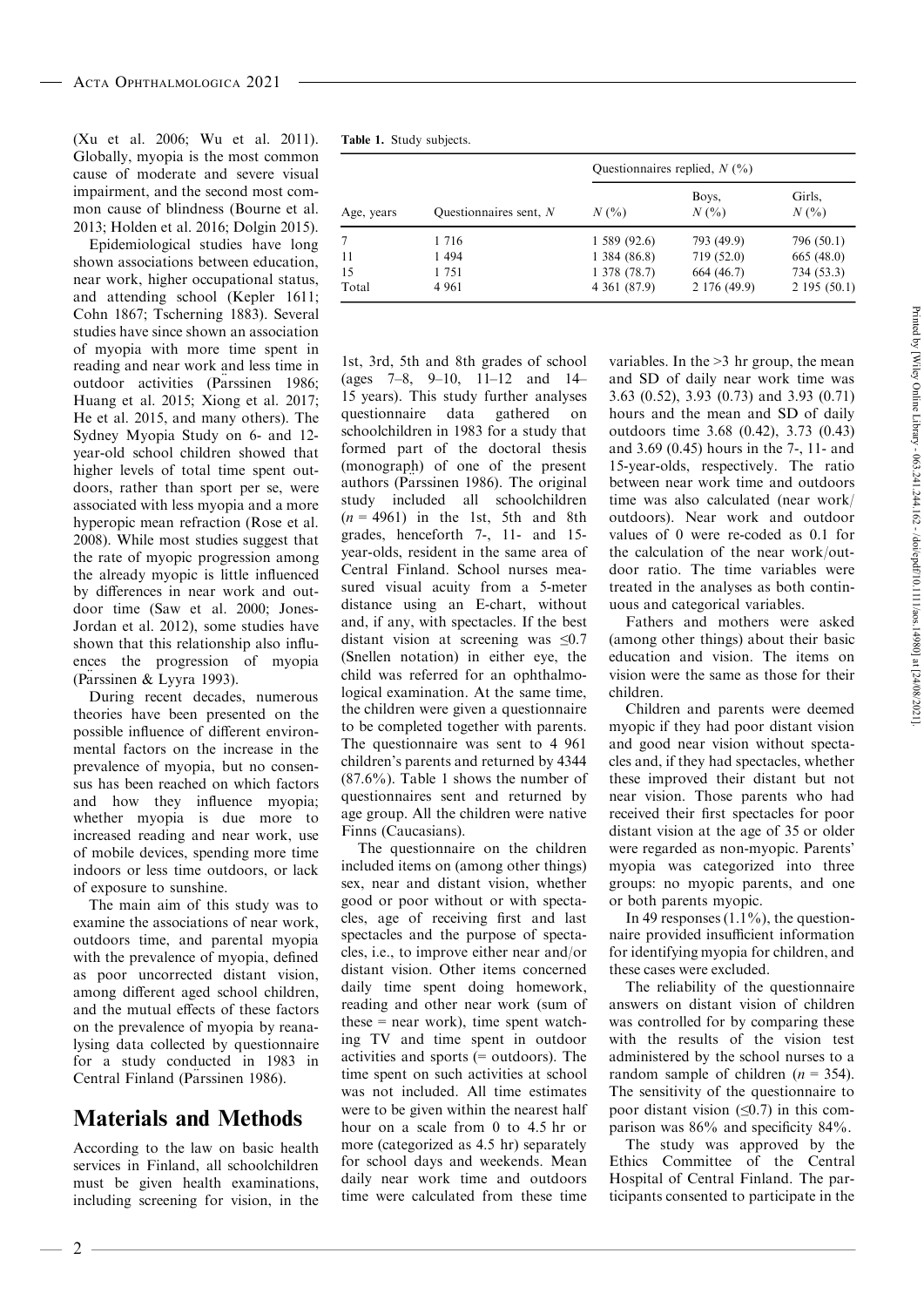study at the same time as returning the questionnaire. The research followed the tenets of the Declaration of Helsinki.

#### Statistical analyses

The significance of differences between categorical variables was tested by cross-tabulation, and Chi-square test for discrete variables (e.g., prevalence of myopia). Somers' delta (Somers' D) was used to test the strength and direction of associations between the graded values of near work, outdoors and the near work/outdoors ratio with the prevalence of myopia. In the case of continuous variables (e.g., time spent attended and different activities). Student's t test the on different activities), Student's t-test was used to compare myopic groups or differences between boys and girls. The significance of differences between age groups in the near work/outdoors ratio was tested by one-way ANOVA with the LSD post-hoc procedure for the pair wise comparisons of means.

Predictors of myopia were studied using multiple logistic regression mod els. Time spent on near work, time spent on outdoor activities, and sex were used as predictors in models. General statistical analyses were performed using IBM SPSS version 24.0 (SPSS Inc., Chicago, IL) software and Stata version 12.0 (Stata Corp., College Stations, TX, USA). The level of statistical significance was set at  $p < 0.05$ (two-sided).

## **Results**

The prevalence of myopia was 3.2, 15.4 and 27.2% among the 7-, 11- and 15 year-olds, respectively. The prevalence of children in the same age groups who, prior to screening, had spectacles that improved distant, but not near, vision and had been prescribed by an ophthalmologist was 2.7%, 10.3% and 22.7%.

The father was myopic in 13.7% and the mother in  $26.3\%$  of cases, one parent was myopic in 30.4% of cases and both parents were myopic in 4.8% of cases. Myopia in parents (no, one, two myopic parents) was not associ ated with myopia in their children in 7-year-olds (Chi-Square,  $p = 0.945$ ). The association was significant in the 11- and 15-year-olds  $(p \le 0.001$  in both age groups). Both fathers' and mothers' myopia was associated with a higher level of basic education ( $p \le 0.001$  for both). However, no significant associations were found between parents' basic education and their children's myopia.

The prevalence of myopia was not significantly different between the 7 year-old boys and girls. However, it was approximately twice as high among girls than boys in the 11- and 15-year-olds and was highest, 35%, among the 15-year-old girls (Table 2).

In all the children, mean daily near work time was  $2.28$  ( $\pm$ 1.04) hours, TV viewing time 1.63 ( $\pm$ 0.86) hours and outdoors time  $2.54$  ( $\pm 1.00$ ) hours. The myopic children spent significantly more time in near work and less time in outdoor activities than the non myopic children (Table 2). An exception was the group of 7-year-old girls, where the differences between the myopic and non-myopic children were statistically non-significant.

The mean value of the near work/ outdoors time ratio was 0.21–0.38 higher among the myopic than non myopic children (Table 2).

TV viewing time was not associated with myopia in any age group (Table 2).

The binary logistic regression mod els showed that, in the 11- and 15-year old boys and girls, myopia risk increased with more daily near work time and decreased with more daily outdoors time (Table 3). The difference in the prevalence of myopia between the sexes was mainly explained by differences in near work time and outdoors time.

Predictors of myopia were studied using multiple logistic regression mod els. Sex, time spent on near work, time spent on outdoor activities, and par ents' myopia were used as predictors in models (Table 4). Among the 7-year olds (Model 1), near work significantly increased the risk of myopia. The opposite, although non-significant, effect was found for outdoors hours. Parents' myopia and sex were not statistically significant predictors of

Table 2. Prevalence of myopia, time spent daily in near work and outdoors, the near-work/outdoors ratio and time watching TV among non-myopic and myopic boys and girls.

|                         | 7-year-olds                |                               |                            | 11-year-olds                  |                             |                                | 15-year-olds                |                              |                             |                              |                             |                              |
|-------------------------|----------------------------|-------------------------------|----------------------------|-------------------------------|-----------------------------|--------------------------------|-----------------------------|------------------------------|-----------------------------|------------------------------|-----------------------------|------------------------------|
| Variable                | <b>Boys</b>                |                               | Girls                      |                               | <b>Boys</b>                 |                                | Girls                       |                              | <b>Boys</b>                 |                              | Girls                       |                              |
| Prevalence<br>of myopia | Non-<br>myopic<br>$n = 56$ | Myopic<br>$n = 25$<br>$3.2\%$ | Non-<br>myopic<br>$n = 55$ | Myopic<br>$n = 26$<br>$3.3\%$ | Non-<br>myopic<br>$n = 634$ | Myopic<br>$n = 74$<br>$10.5\%$ | Non-<br>myopic<br>$n = 524$ | Myopic<br>$n = 137$<br>20.7% | Non-<br>myopic<br>$n = 523$ | Myopic<br>$n = 117$<br>18.3% | Non-<br>myopic<br>$n = 476$ | Myopic<br>$n = 256$<br>35.0% |
| Near-work,              | 1.87                       | 2.31                          | 2.08                       | 2.25                          | 2.42                        | 2.77                           | 2.81                        | 3.20                         | 1.84                        | 2.01                         | 2.49                        | 2.68                         |
| hrs(SD)<br>$t$ -test, p | (0.84)<br>0.035            | (0.98)                        | (0.84)<br>0.239            | (0.81)                        | (1.03)<br>0.011             | (1.10)                         | (1,00)<br>$0.001$           | (1.09)                       | (0.96)<br>0.018             | (1.00)                       | (1.43)<br>0.025             | (1.05)                       |
| Outdoors,               | 2.98                       | 2.61                          | 2.44                       | 2.41                          | 2.91                        | 2.58                           | 2.46                        | 2.23                         | 2.45                        | 2.23                         | 2.14                        | 1.96                         |
| hrs(SD)                 | (0.89)                     | (0.85)                        | (0.88)                     | (0.95)                        | (0.96)                      | (0.96)                         | (0.92)                      | (0.96)                       | (1.07)                      | (1.05)                       | (1.01)                      | (0.97)                       |
| t-test, p               | 0.042                      |                               | 0.875                      |                               | 0.007                       |                                | 0.012                       |                              | 0.038                       |                              | 0.018                       |                              |
| Near-work/              | 0.71                       | 1.02                          | 0.98                       | 1.19                          | 1.02                        | 1.33                           | 1.39                        | 1.71                         | 1.09                        | 1.45                         | 1.65                        | 2.02                         |
| Outdoors<br>ratio (SD)  | (0.49)                     | (0.70)                        | (0.61)                     | (1.01)                        | (1.02)                      | (1.26)                         | (1.03)                      | (0.99)                       | (1.97)                      | (2.56)                       | (2.40)                      | (2.70)                       |
| $t$ -test, $p$          | 0.037                      |                               | 0.086                      |                               | 0.46                        |                                | 0.001                       |                              | 0.152                       |                              | 0.064                       |                              |
| Watching TV             | 1.38                       | 1.31                          | 1.15                       | 1.27                          | 1.85                        | 1.75                           | 1.63                        | 1.63                         | 1.97                        | 2.11                         | 1.91                        | 1.87                         |
| hrs                     | (0.52)                     | (0.64)                        | (0.48)                     | (0.62)                        | (0.81)                      | (0.85)                         | (0.95)                      | (0.84)                       | (0.95)                      | (0.92)                       | (0.00)                      | (0.91)                       |
| (SD)                    |                            |                               |                            |                               |                             |                                |                             |                              |                             |                              |                             |                              |
| $t$ -test, p            | 0.487                      |                               | 0.218                      |                               | 0.320                       |                                | 0.983                       |                              | 0.145                       |                              | 0.643                       |                              |

hrs = hour a day, SD = standard deviation, significant p-values bolded.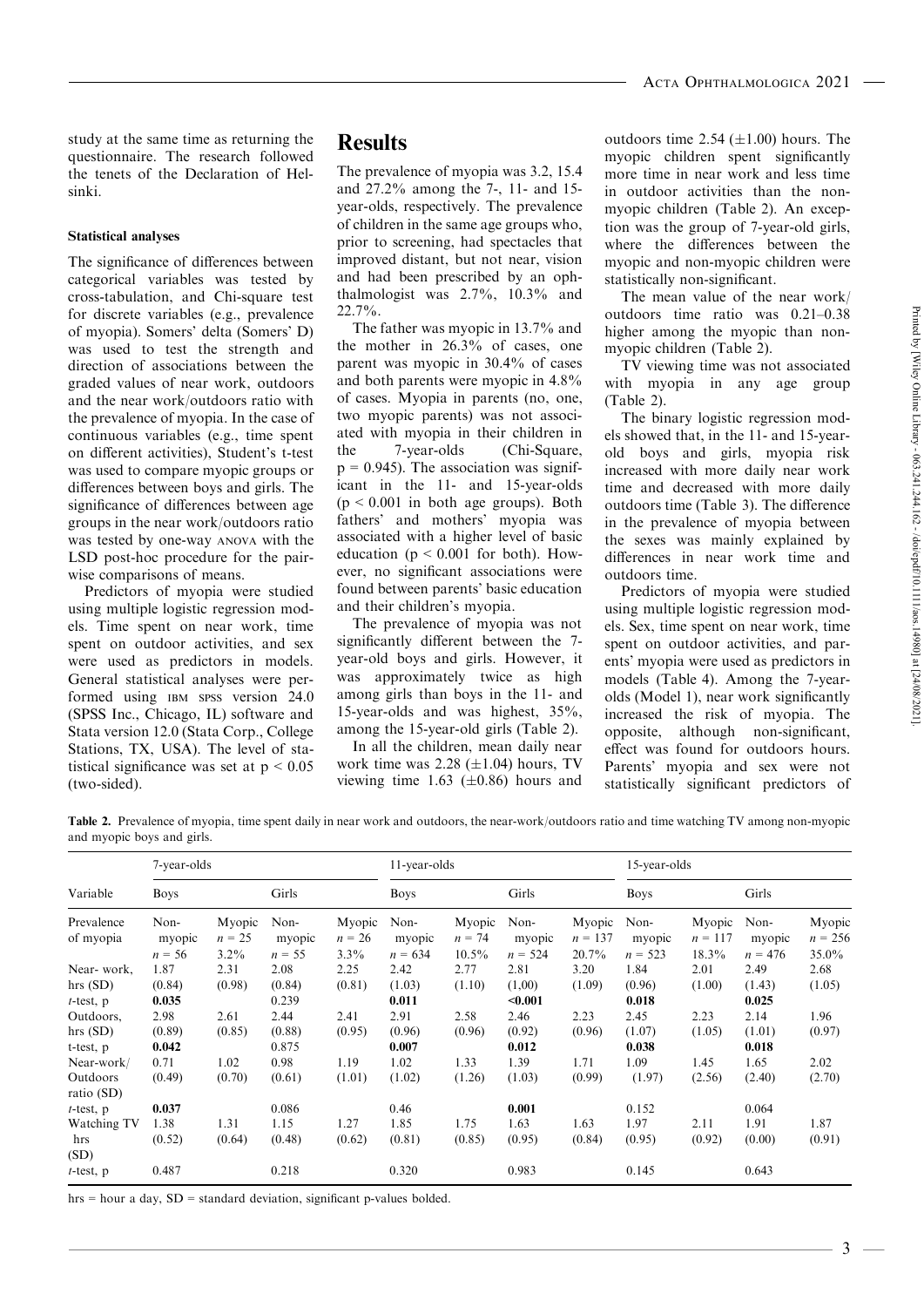| Reference<br>1 <sub>hr</sub> | <b>OR</b> | CI $95%$        | p       | Increased risk of<br>myopia % |
|------------------------------|-----------|-----------------|---------|-------------------------------|
| Near-work                    |           |                 |         |                               |
| <b>Boys</b>                  | 1.196     | 1.069-1.324     | 0.001   | $+19.6$                       |
| Girls                        | 1.190     | $1.039 - 1.376$ | 0.013   | $+19.0$                       |
| Outdoors                     |           |                 |         |                               |
| <b>Boys</b>                  | 0.727     | $0.625 - 0.846$ | < 0.001 | $-37.6$                       |
| Girls                        | 0.760     | $0.627 - 0.860$ | < 0.001 | $-31.6$                       |

Table 3. Binary logistic regression models explaining the prevalence of myopia by daily near work and outdoors time among 11- and 15-year-old boys and girls.

Significant p-values bolded.

Table 4. Multiple logistic regression models (OR, 95% confidence interval CI) for myopia in different age groups.

| Predictors                       | OR    | 95% CI          | p       |
|----------------------------------|-------|-----------------|---------|
| 7- year-olds (Model 1)           |       |                 |         |
| Sex (ref. boy)                   | 0.847 | $0.422 - 1.517$ | 0.576   |
| Near work (ref.1 hr increase)    | 1.476 | 1.099-1.984     | 0.010   |
| Outdoors (ref.1 hr increase)     | 0.762 | $0.533 - 1.050$ | 0.096   |
| Parents' myopia (ref. no myopic) |       |                 |         |
| 1) One – no myopic               | 0.919 | $0.503 - 1.681$ | 0.785   |
| 2) Both $-$ no myopic            | 0837  | $0.250 - 2.804$ | 0.773   |
| 11- year-olds (Model 2)          |       |                 |         |
| $Sex$ (ref. boy)                 | 1.774 | 1.285-2.449     | < 0.001 |
| Near work (ref.1 hr increase)    | 1.346 | $1.170 - 1.548$ | $0.001$ |
| Outdoors (ref.1 hr increase)     | 0.764 | $0.648 - 0.900$ | 0.001   |
| Parents' myopia (ref. no myopic) |       |                 |         |
| 1) One – no myopic               | 1.655 | $1.201 - 2.279$ | 0.002   |
| 2) Both $-$ no myopic            | 3.285 | 1.870-5.771     | $0.001$ |
| 15-year-olds (Model 3)           |       |                 |         |
| Sex (ref. boy)                   | 2.022 | 1.546-2.645     | < 0.001 |
| Near work (ref.1 hr increase)    | 1.206 | 1.076-1.352     | 0.001   |
| Outdoors (ref.1 hr increase)     | 0.840 | $0.743 - 0.950$ | 0.005   |
| Parents' myopia (ref. no myopic) |       |                 |         |
| 1) One – no myopic               | 1.835 | 1.388-2.425     | $0.001$ |
| 2) Both $-$ no myopic            | 3.221 | 1.537-6.747     | 0.002   |
|                                  |       |                 |         |

Ref = rererence, significant p-values bolded.

4

myopia in this age group. In the 11 year-olds (Model 2), near work and outdoors time showed similar signifi cant but opposite associations with myopia % and the example is also contained with the myopia risk. Girls were at almost double the risk for myopia than boys. Having one and having two myopic parents increased the risk for myopia by 1.66- and 3.29-fold, respectively. In the 15-year-olds (Model 3), all the predictors were statistically significant and differed little from those of the 11 year-olds.

It is noteworthy that the OR for near work time was highest in the for outdoors time showed little change by age. With increasing age, girls showed an increasing OR for myopia compared to boys.

Figure 1 shows the prevalence of myopia in the four categories of near work time. Higher near work time significantly increased the prevalence of myopia in all age groups. The data and statistics pertaining to the figure are shown in Table 5.<br>Figure 2 shows the prevalence of

predictors were statistically significant<br>and differed little from those of the 11-<br>year-olds.<br>It is noteworthy that the OR for<br>near work time was highest in the<br>younger children; however, the OR<br>for outdoors time showed myopia in four groups by time spent outdoors. The differences between the groups were non-significant among the 7-year-olds, although the prevalence in the group with  $\leq 1$  hr outdoors was about three times that in the group with >3 hr outdoors, apparently mainly due to the small number of myopic children. Among the 11- and 15-year-olds, the differences in the prevalence of myopia between the outdoors groups were highly significant.



Fig. 1. Prevalence of myopia at different ages by daily time spent on near work in different time categories (data and statistical significances in Table 4).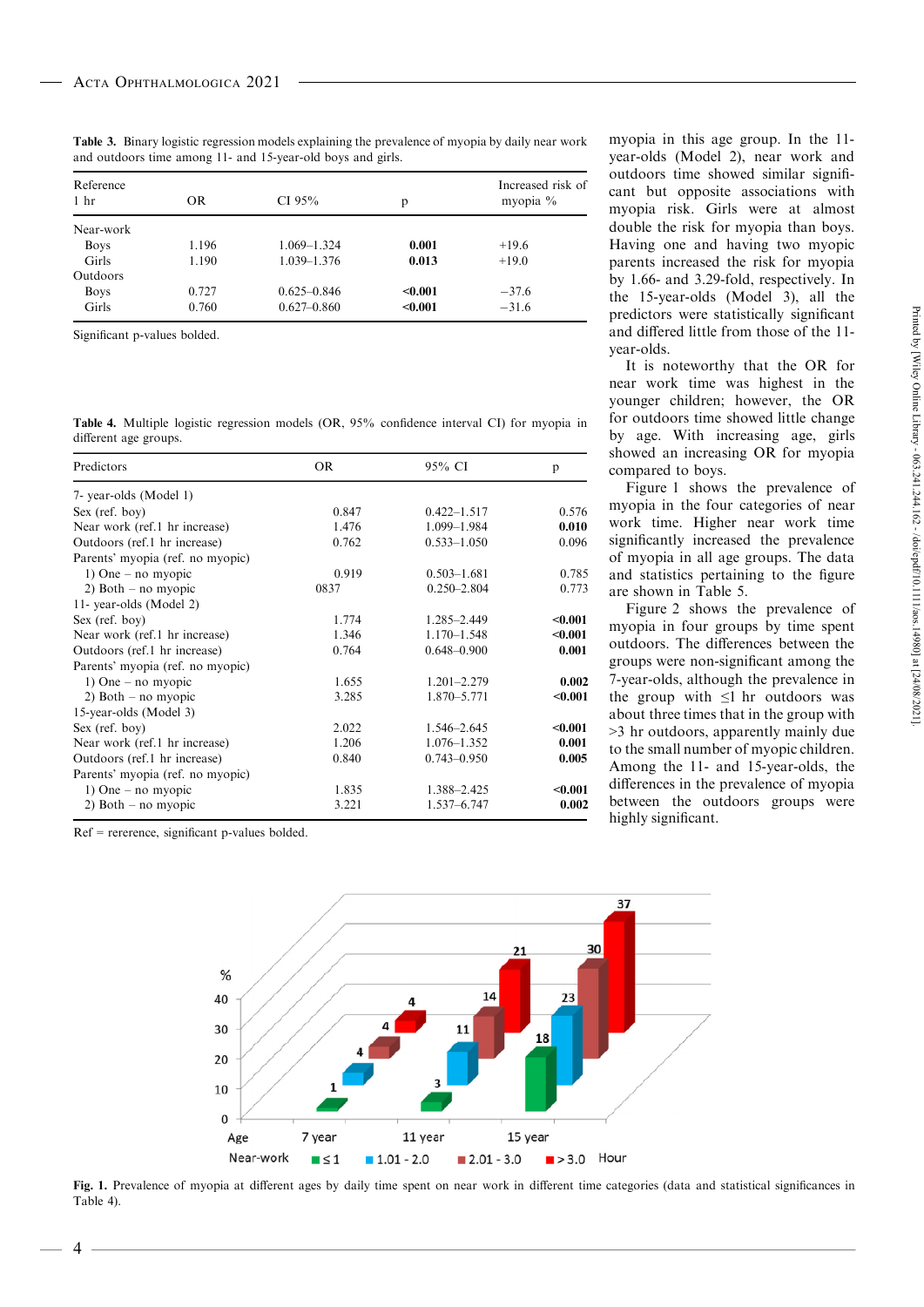Table 5. Prevalence of myopia in different categories with regard to daily near-work and outdoors time and near-work/outdoors ratio by age group.

| Age, years<br>Daily near-work | 7<br>$n/N$ ,  | 11<br>$n/N$ , | 15<br>$n/N$ , |
|-------------------------------|---------------|---------------|---------------|
| hours                         | $\frac{0}{0}$ | $\frac{0}{0}$ | $\frac{0}{0}$ |
| $\leq$ 1                      | 1/206         | 2/60          | 33/187        |
|                               | 0.5           | 3.3           | 17.6          |
| $1.01 - 2$                    | 26/           | 42/367        | 112/          |
|                               | 750           | 11.4          | 492           |
|                               | 3.5           |               | 22.8          |
| $2.01 - 3$                    | 17/           | 71/511        | 120/          |
|                               | 420           | 13.9          | 401           |
|                               | 4.0           |               | 29.9          |
| >3.0                          | 7/181         | 96/429        | 107/          |
|                               | 3.9           | 21.2          | 288           |
|                               |               |               | 37.2          |
| Somer's d, p                  | 0.036         | $0.001$       | $0.001$       |
| Daily oudoor hours            |               |               |               |
| $<$ l                         | 4/48          | 16/54         | 67/185        |
|                               | 8.3           | 29.6          | 36.2          |
| $1.01 - 2$                    | 11/           | 78/345        | 131/          |
|                               | 358           | 22.6          | 448           |
|                               | 3.1           |               | 29.2          |
| $2.01 - 3$                    | 20/           | 65/479        | 108/          |
|                               | 566           | 13.6          | 406           |
|                               | 3.5           |               | 26.6          |
| >3.0                          | 16/           | 52/489        | 66/329        |
|                               | 585           | 10.6          | 20.1          |
|                               | 2.7           |               |               |
| Somer's d, p                  | 0.308         | $0.001$       | $0.001$       |
| Near-work/                    |               |               |               |
| Outdoor ratio                 |               |               |               |
| $\leq 0.5$                    | 6/429         | 11/176        | 40/252        |
|                               | 1.4           | 6.3           | 15.9          |
| $0.51 - 1.0$                  | 27/           | 59/512        | 100/          |
|                               | 701           | 11.5          | 447           |
|                               | 3.9           |               | 22.4          |
| $1.01 - 1.5$                  | 10/           | 53/321        | 84/267        |
|                               | 282           | 16.5          | 31.5          |
|                               | 3.5           |               |               |
| >1.5                          | 8/144         | 88/356        | 148/          |
|                               | 5.6           | 24.7          | 401           |
|                               |               |               | 36.9          |
| Somer's d, p                  | 0.011         | $0.001$       | $0.001$       |

 $n/N$ :  $n =$  number of myopes,  $N =$  total number of subjects;  $\%$  = prevalence of myopia; significant p-values bolded.

Near work time was less than out doors time (near/out ratio  $\leq$ 1) in 56.7% of all children. The prevalence of myo pia in this group was 9.5% compared to 21.6 in the remaining children (near/out ratio ≥1). Only one of the 238 7-year-old children (0.4%) whose near work/out doors ratio was ≤0.4 was myopic, whereas of the thirty children whose near work/outdoors ratio was  $\geq 2.5$ , four  $(13.3\%)$  were myopic (p = 0.001). Figure 3 shows the associations between the near work/outdoors ratio and myo pia: the greater the near work/outdoors ratio, the higher the prevalence of myopia. The relevant data and statistics are shown in Table 5.<br>To study whether spending more time

outdoors prevents myopia in both those doing less and those doing more near work, the near work and outdoors time variables were divided into three cate- % gories of  $\leq$ , 2–3 and  $\geq$ 3 hr, and multiple  $\frac{33}{156}$  logistic regression models were computed Near separately for the different age groups. Age, sex, time spent on near work and outdoor activities, and parental myopia were used as predictors of myopia. Fig- 401  $\qquad$  ure 4 shows the adjusted risk factors (OR) (1) for the prevalence of myopia in different combinations of near work and outdoors time (data and statistical significances are 288 shown in Table 6).

Less outdoors time increased the  $67/185$  risk of myopia in all three near work W categories. Comparison of the OR values suggested that the positive influ ence of increasing the amount of time 448 spent outdoors on the prevalence of myopia diminished in the children with  $\frac{406}{406}$  higher levels of near work time.

Analysis of the associations in the other direction showed that more time spent in near work significantly increased myopia risk in all three outdoors time categories (Table 6).

# $15.9$  Discussion

### Parents' myopia 447

 $84/267$  Several studies have shown that having 2018 myopic parents increases the prevalence of myopia (Jones et al. 2007; Zhang et al. 2015; Shah et al. 2017; Tedja et al. 2019). Parental myopia significantly 401 increased the risk of myopia in the two older age groups in this study, but not in the 7-year-olds. One reason for the absence of the same association in the 7-year-olds may be the low prevalence of myopia in these children. Although the myopic parents in this study were more educated, parental education was not associated with myopia in their children. A recent study comparing myopic progression between Finnish and Singaporean children showed that higher education in mothers was related to younger age of myopia onset in their children, and that younger onset of myopia was associated with faster myopic progression (Parssinen et al. 2020). Mutti et al. (2002) found that parental myopia, near work, sports activity and school achievement were dren (Fi<br>each independently associated with century each independently associated with

myopia. However, while parental myo pia in this study was also strongly associated with myopia in their chil dren, the link is obviously not solely genetic but also environmental, including such factors such as parental edu cation and socioeconomic status.

### Near work

The association of near work with myopia has been well known for a long time and confirmed in several studies (Parssinen 1986; Huang et al. 2015; Sun et al. 2018). In this study, near work increased the risk of myopia in all three age groups, although the risk was highest among the youngest (7-year old) children.

While it remains unclear precisely why younger children are more susceptible to myopia induced by near work, it can be suggested that the more sensitive to environmental influences a child is, the earlier and "more easily" myopia devel ops. The association between more near work at a younger age and higher risk of myopia is also supported by animal experiments, where deprivation myopia causedfasteraxial elongationinyounger animals (Zhi et al. 2010). Whatever the reason, younger age of myopia onset is the most significant factor contributing to a higher rate of myopic progression and higher adulthood myopia (Parssinen 1986; Zhang et al. 2015; Morgan et al.  $2018$ ; Parssinen & Kauppinen 2019) and hence increasing risks of myopia-related eye complication. Thus, if the onset of myopia could somehow be delayed, the complicationsassociatedwithhigh myo pia could significantly be reduced.

One important finding of this study was that if the amount of daily near work was low  $(\leq 1$  hr, excluding time at school), the prevalence of myopia was uncommon inthe 7-year-olds(0.5%) and 11-year-olds (3.3%). In Finland, students in the early school grades are not usually given much homework, and there is little educational competition. In many East and South Asian countries, where the prevalence of myopia is high, young children do more homework. For example, schoolchildren in Singapore did approximately twice as much near work as same-age Finnish schoolchildren (Parssinen et al. 2020). In Australia, children of East Asian ethnicity spent significantly more time in near work activities than European Caucasian chil dren (French et al. 2013). In a late 20th Singaporean study, the

Printed by [Wiley Online Library - 063.241.244.162 -/doi/epdf/10.1111/aos.14980] at [24/08/2021] Printed by [Wiley Online Library - 063.241.244.162 - /doi/epdf/10.1111/aos.14980] at [24/08/2021].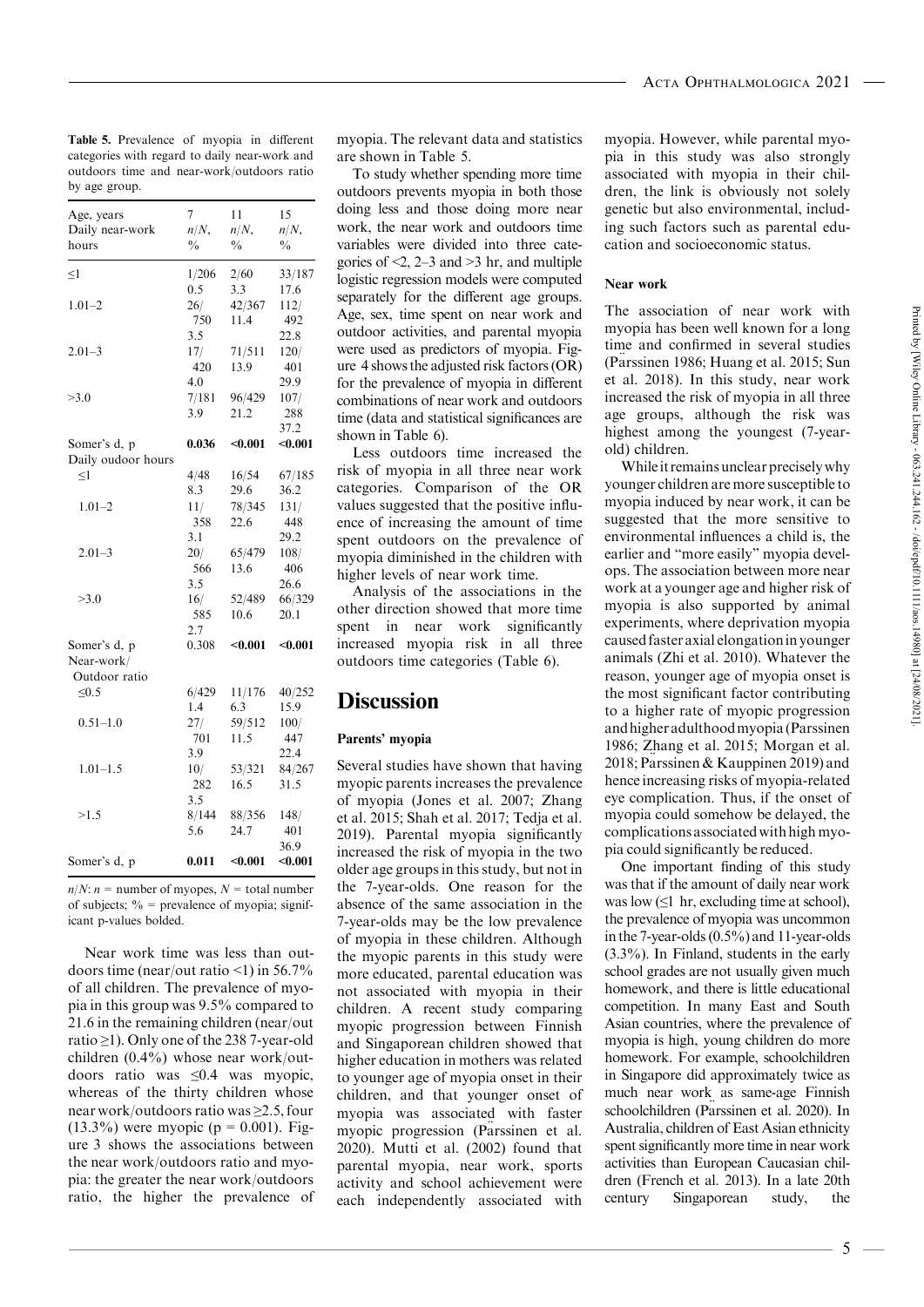

Fig. 2. Prevalence of myopia at different ages by time spent outdoors in different time categories (data and statistical significances in Table 4).



Fig. 3. Prevalence of myopia at different ages by four different categories of the near work/outdoors ratio (data and statistical significances in Table 4).



Fig. 4. Risk factors for prevalence of myopia at different combined levels of near work and outdoors time adjusted by age, sex and parents' myopia. Near  $=$  daily hours in near work, Out  $=$  daily hours outdoors.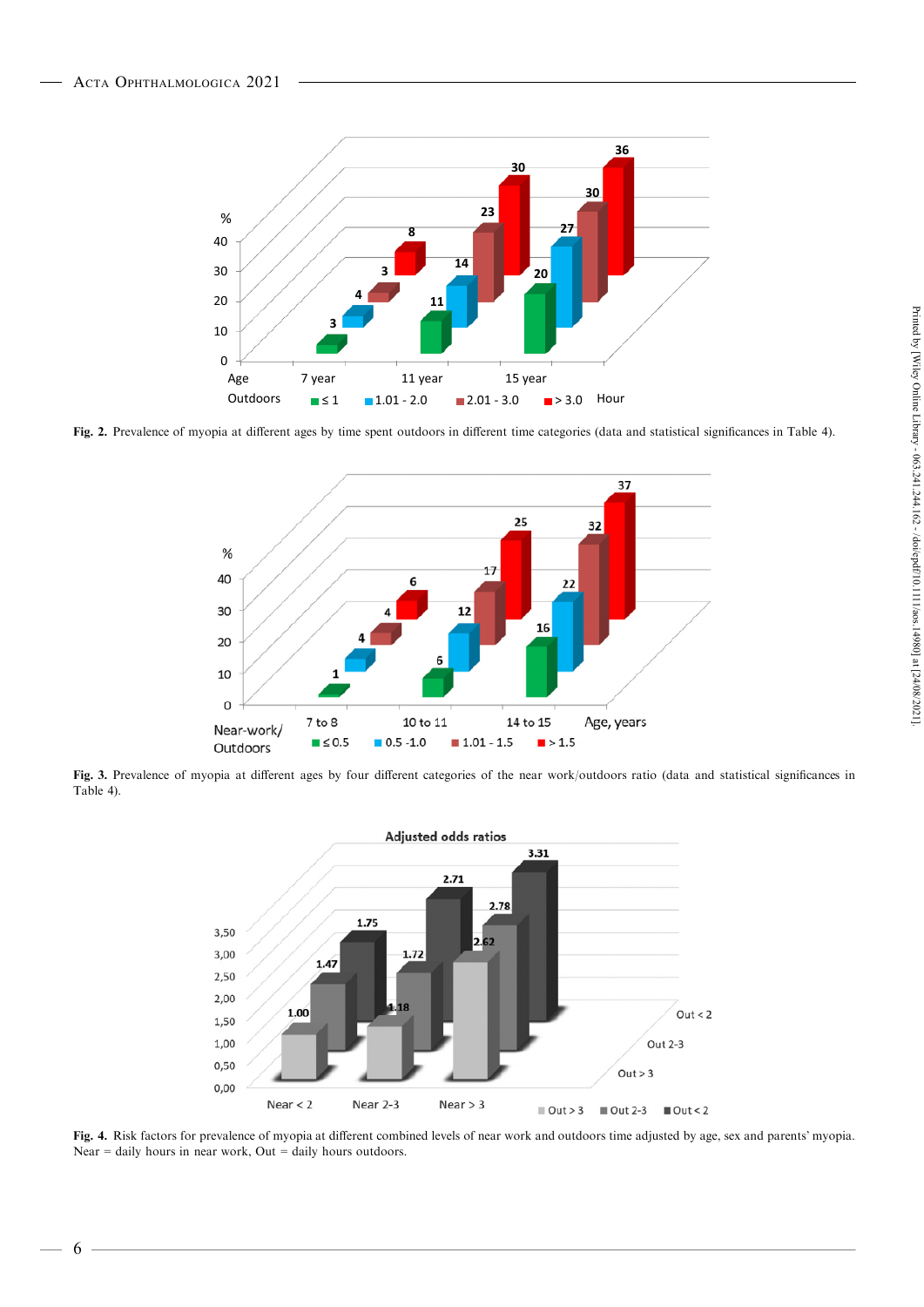Table 6. Risk factors (OR, 95% confidence interval CI) for prevalence of myopia at different combinations of daily near work and outdoors time adjusted by age, sex and mother's and father's myopia.

| Combination of times in near work and outdoors                                         | <b>OR</b> | 95% CI          | p       |
|----------------------------------------------------------------------------------------|-----------|-----------------|---------|
| Risk of myopia associated with outdoors at<br>different levels of near work activities | 1         |                 |         |
| $N < 2$ hr, $O > 3$ hr, reference                                                      |           |                 |         |
| $N < 2$ hr, O 2–3 hr                                                                   | 1.47      | $0.978 - 2.212$ | 0.064   |
| $N < 2$ hr, $O < 2$ hr                                                                 | 1.75      | $1.205 - 2.537$ | 0.003   |
| $N$ 2–3 hr, $O > 3$ hr                                                                 | 1.18      | $0.736 - 1.888$ | 0.493   |
| $N$ 2–3 hr, O 2–3 hr                                                                   | 1.72      | 1.129-2.624     | 0.012   |
| $N$ 2–3 hr, $O < 2$ hr                                                                 | 2.71      | 1.833-4.012     | $0.001$ |
| $N > 3$ hr, $O > 3$ hr                                                                 | 2.62      | 1.699-4.051     | < 0.001 |
| $N > 3$ hr, O 2–3 hr                                                                   | 2.78      | 1.850-4.170     | < 0.001 |
| $N > 3$ hr, $O < 2$ hr                                                                 | 3.31      | 2.239 - 4.895   | $0.001$ |
| Risk of myopia associated with near work<br>at different levels of outdoors activities |           |                 |         |
| $Q > 3$ hr, $N < 2$ hr, reference                                                      |           |                 |         |
| $O > 3$ hr, N 2–3 hr                                                                   | 1.17      | $0.736 - 1.888$ | 0.493   |
| $Q > 3$ hr, $N > 3$ hr                                                                 | 2.62      | 1.699-4051      | < 0.001 |
| O 2–3 hr, $N < 2$ hr                                                                   | 1.47      | $0.978 - 2.212$ | 0.064   |
| $O$ 2–3 hr, N 2–3 hr                                                                   | 1.72      | 1.129 - 2.624   | 0.012   |
| O 2–3 hr, $N > 3$ hr                                                                   | 2.78      | 1.850-4.170     | $0.001$ |
| $Q < 2$ hr, $N < 2$ hr                                                                 | 1.75      | $1.250 - 2.537$ | 0.003   |
| O 2–3 hr, N 2–3 hr                                                                     | 1.49      | 1.151-1.919     | 0.002   |
| $O > 3$ hr, $N > 3$ hr                                                                 | 1.78      | $1.451 - 2.175$ | $0.001$ |

 $N =$  daily time spent in near work;  $Q =$  daily time spent in outdoors; significant correlations bolded.

prevalence of myopia was 28% in 7-year olds and 50% in 10-year-olds (Tan 2004), whereas in earlier Finnish studies and in the present study, it varied between  $2-3\%$ and 7–15% in the same age groups (Laatikainen & Erkkila 1980; Mantyjarvi 1985). It can be suggested that differences in near work time and educational load may, together with less time spent out doors, at least partly, explain the differ ences between countries in the prevalence of myopia.

#### Myopia with regard to time spent outdoors and the ratio between near work and outdoors time

Several studies and meta-analyses have shown that increased time outdoors is effective both in slowing the myopic shift in refractive error and preventing the onset of myopia (Rose et al. 2008; Xiong etal. 2017). In this study, higher the prevalence of myopia, lower the amount of time spent outdoors. Across the present sample, the mean daily time spent in near work (2.28 hr) and out doors (2.54 hr) was almost the same. Many studies, especially those on East and South Asian populations, where the prevalence of myopia is higher, have found that schoolchildren spend much more time engaged in near work

than in outdoor activities. For exam ple, in their study of schoolchildren in China, Lu et al. (2009) reported a mean weekly near work time of 22.2 hr and a mean weekly outdoors time of 6.1 hr. In their study, almost all  $(83.1\%)$ students (mean age  $14.6 \pm 0.8$  years) had myopia  $( \leq -0.5 \text{ D} )$  in both eyes, and time spent in near work and outdoors was not associated with the prevalence of myopia. It is possible that in samples where most or almost all participants are myopic, the associ ation of the prevalence of myopia with near work time and outdoors time decreases or disappears.

In this study, additional time spent outdoors decreased the prevalence of myopia irrespective of the amount of near work time. Thus, to prevent myopia, it can be recommended that any increase in near work time should be accompanied by an equivalent increase in outdoor time.

### Watching TV

This study, along with many others (Jones-Jordan et al.  $2012$ ; Parssinen et al. 2014; Guan et al. 2019), found no associ ation between myopia and watching TV. Today, TV viewing time has decreased, while the use of mobile devices has increased, especially in children. There are some indications that the use of smart phones and mobile devices in early life, unlike TV viewing, is a risk factor for myopia (Lanca & Saw 2020; Yang et al. 2020). The diopter hours (Dh) variable has quite commonly been used as a measure of near workload asa risk factor for myopia (Mutti et al. 2002; Lu et al. 2009; Jones- Jordan et al. 2012). Diopter-hours was defined as  $Dh = 3 \times$  (hours spent studying and/or/reading for pleasure)  $+ 2 \times$  (hours spent playing video games and/or working on a computer at home)  $+ 1 \times$  (hours spent watching television) (Mutti et al. 2002). When using diopter hours as a measure of near workload as a risk factor for myopia, for example, the Dh value obtained from 1 hr spent solely on reading is the same as the value obtained from spending 3 hr spent solely on watching TV. As little evidence exists for TV viewing time as a risk factor for defined as Dh = 3 × (hours spent study-<br>ing and/or/reading for pleasure)<br> $+ 2 \times$  (hours spent playing video games<br>and/or working on a computer at home)<br> $+ 1 \times$  (hours spent watching televison)<br>(Mutti et al. 2002). When us time) is not a good measure of near work as a risk factor for myopia and has potentially confounded the results.

### Limitations

The main limitation of the 1983 study was the definition of myopia, which was based solely on anamnestic information obtained by screening for poor distant and good near vision prior to a question naire. Although myopia has been found to be the main cause of poor distant vision in schoolchildren (Sloan 1951; Yang 1959; Laatikainen & Erkkila 1980), hyperopia and astigmatism may potentially have confounded the results. At approximately the same time as the 1983 study, Laatikainen & Erkkila (1980) conducted a survey of Finnish children in the same grades. In their study, the prevalence of myopia in the same graders (spherical equivalent in cycloplegia ≤0.5 D) was somewhat less than in our questionnaire (1.9%, 7.2% and 21.8%). Hyperopia  $\geq$  +4 D was found in only a few scattered cases across all eyes and astigmatism,  $\geq 1$  D, in 1.7% of the children. Given the similarities between their participants and ours, it can be suggested that the impact of hyperopia and astig matism as confounding factors in our study is likely to have been small. Using the same questionnaire-based definition of myopia in a later study of 26-year-olds (Parssinen1986),  $86%$  of those categorized as myopic also showed myopic refraction in cycloplegia. Hence, we this Printed by [Wiley Online Library - 063.241.244.162 - /doi/epdf/10.1111/aos.14980] at [24/08/2021].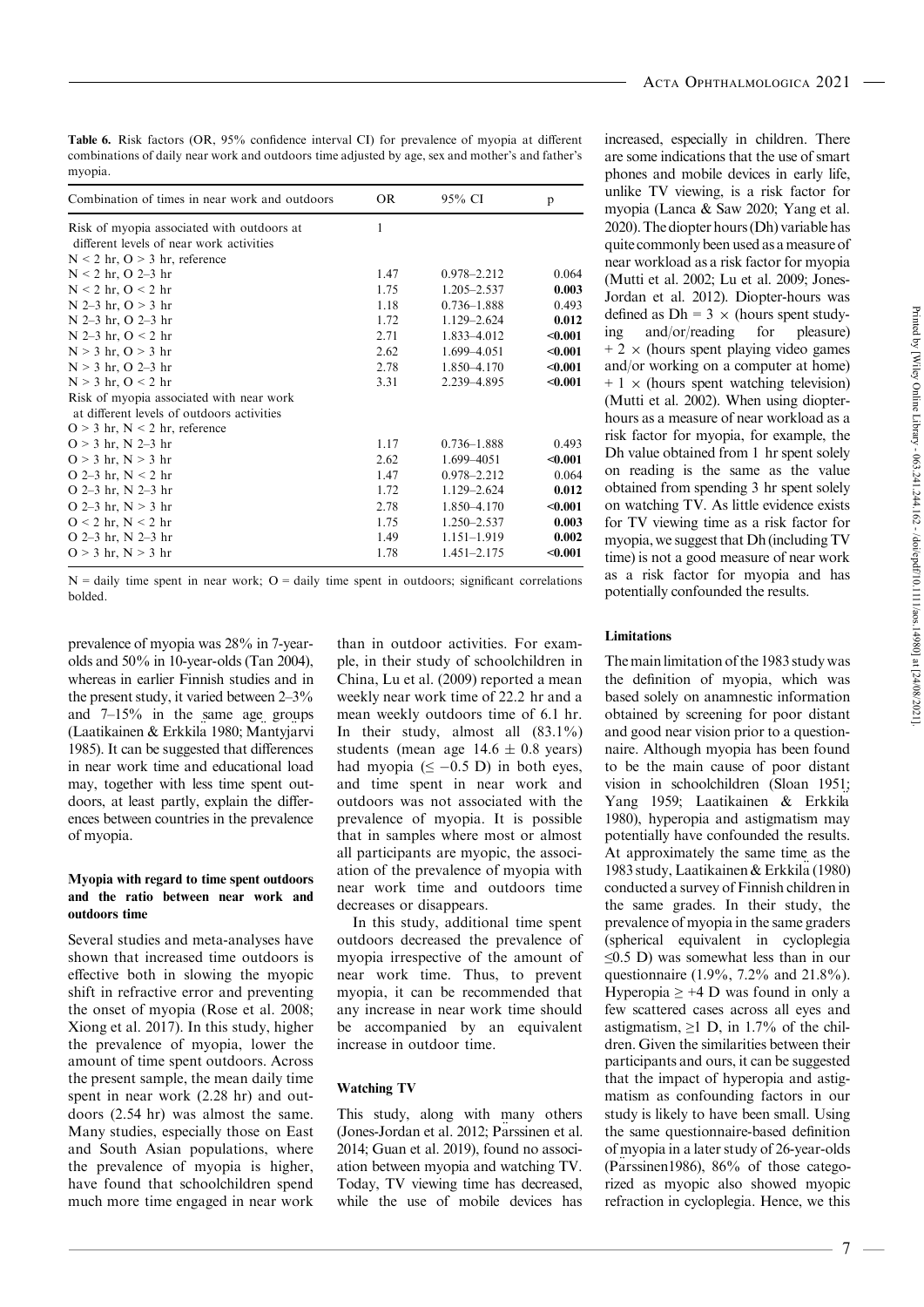assume the limit of error in defining myopia among children and their parents in the 1983 study would have been within  $15\%$ .

It should be noted that the near work and outdoor time variables did not include the time spent on these activities at school. Thus, the true amounts of near work and outdoors time would have been higher for every student included in the study. Although this enables comparisons of the associations within the present sample, this fact must be considered in comparisons with the corresponding time param eters in other studies.

The data analyzed in this study were drawn from a questionnaire study conducted almost 40 years ago. Since then, children's near work has shifted away from television viewing towards the use of smartphones and mobile devices. This shift in near work behavior in children is not, of course, reflected in the present results.

### **Conclusions**

In this 38-year-old questionnaire-based study, in myopic parents, more time spent in near work and less time spent outdoors independently increased the risk of myopia. The significantly higher prevalence of myopia among girls than boys was mainly explained by differ ences between the sexes in near work and outdoors time. If daily near work time, excluding near work at school, did not exceed 1 hr, the prevalence of myopia was rare among the 7- and 11 year-olds, and the same held true if the ratio between near work and outdoors did not exceed 0.5. Watching TV was not a risk for myopia. The influence of outdoors time in preventing myopia was seen at all levels of near work time, although it was less marked at the highest levels.

### References

- Bourne RR, Stevens GA, White RA et al. (2013): Causes of vision loss worldwide, 1990–2010: A systematic analysis. Lancet Glob Health 1: e339–e349.
- Cohn H. (1867): Untersuchungen der Augen von 10060 Schoolkindern nebst Vorschlagen 3 fur Verbesserung der Augen nachtheiligen Schul-Einrichtungen, Leipzig 1867. Cited by DS Rehm. The myopia myth. IMPA, Ligo nier, The United States 1981:57.
- Dolgin E (2015): The myopia boom. Nature 519: 276–278.
- Flitcroft DI (2012): The complex interactions of retinal, optical and environmental factors in myopia aetiology. Prog Retin Eye Res 31: 622–660.
- French AN, Morgan IG, Mitchell P & Rose KA (2013): Patterns of myopigenic activities with age, gender and ethnicity in Sydney schoolchildren. Ophthalmic Physiol Opt 33: 318–328.
- Fricke TR, Holden BA, Wilson DA, Schlenther G, Naidoo KS, Resnikoff S & Frick K<sup>D</sup> (2018): Global cost of correcting vision impairment from uncorrected refractive error. Bull World Health Org 90: 728–738.
- Guan H, Yu NN, Wang H, Boswell M, Shi Y, RozelleS&CongdonN(2019):Impactofvarious types of near work and time spent outdoors at different times of day on visual acuity and refractive error among Chinese school-going children. PLoS One 14: e0215827.
- Haarman AEG, Enthoven CA, Tideman JWL, Tedja MS, Verhoeven VJM & Klaver CCW (2020): The complications of myopia: a review and meta-analysis. Invest Ophthal mol Vis Sci 61: 49. https://doi.org/10.1167/ iovs.61.4.49
- He M, Xiang F, Zeng Y et al. (2015): Effect of time spent outdoors at school on the devel opment of myopia among children in china: a randomized clinical trial. JAMA 314: 1142–1148.
- Holden B, Fricke TR, Wilson DA et al. (2016): Global prevalence of myopia, high myopia, and temporal trends from 2000 to 2050. Ophthalmology 123: 1036–1042.
- Huang H-M, Chnag DS-T & Wu PC (2015): The association between near-work activities and myopia in children—a systematic review and meta-analysis. PLoS One. 10: e0140419.
- Jones LA, Sinnott LA, Mutti DO, Mitchell GL, Moeschberger ML & Zadnik K (2007): Parental history of myopia, sports and outdoor activities, and future myopia. Invest Ophthalmol Vis Sci 48: 3524–3532.
- Jones-Jordan LA, Sinnott LT, Cotter SA et al. (2012): Time outdoors, visual activity, and myopia progression in juvenile-onset myopes. Invest Ophthalmol Vis Sci 53: 7169–7175.
- Kepler JD & Agsburg (1611): Cited by Duke- Elder S, Abrams D. Ophthalmic optics and refraction. In: Duke-Elder S (ed.) System of ophthalmology. Vol V. London 1970: Henry Kimpton 341.
- Laatikainen L & Erkkila H (1980): Refractive errors and other ocular findings in school children. Acta Ophthalmol 58: 129–136.
- Lanca C & Saw S-M (2020): The association between digital screen time and myopia: a systematic review. Ophthalmic Physiol Opt  $40.216 - 229$
- Lu B, Congdon N, Liu X et al. (2009): Associations Between near work, outdoor activity, and myopia among adolescent stu dents in rural China. The Xichang Pediatric Refractive Error Study report no. 2. Arch Ophthalmol 127: 769–775.
- Mantyj arvi MI (1985): Predicting of myopia progression in school children. J Pediatr Ophthalmol Strabismus 22: 71–75.
- Morgan IG, French AN, Ashby RS, Guo X, Ding X, He M & Rose KA (2018): The epidemics of myopia: aetiology and prevention. Prog Retin Eye Res 62: 134–149.
- Mutti DO, Mitchell GL, Moeschberger ML et al. (2002): Parental myopia, near work, school achievement, and children's refractive error. Invest Ophthalmol Vis Sci 43: 3633–3640.
- **Parssinen O** (1986): The wearing of spectacles and occurrence of myopia. Acta Universitatis Tam perensis ser A VOL 207. Tampere: University of Tampere. Available at: http://urn.fi/URN: ISBN:978-952-03-1483-5. (Accessed on 8 Aug 1986).
- P €arssinen <sup>O</sup> (2012): The increased prevalence of myopia in Finland. Acta Ophthalmol 90: 497–502.
- P €arssinen <sup>O</sup> & Kauppinen <sup>M</sup> (2019): Risk factors for high myopia: a 22-year follow-up study from childhood to adulthood. Acta Ophthalmol 97: 510–518.
- e Francisco Correlation Correlation Correlation Correlation Correlation Correlation Correlation Correlation Correlation Correlation Correlation Correlation Correlation Correlation Correlation Correlation Correlation Correl (2014): The progression of myopia from its onset at age8–12 to adulthood and the influence of heredity andexternal factors on myopic progression. A 23-yearfollow-up study. Acta Ophthalmol 92: 730–739.
- Parssinen O & Lyyra AL (1993): Myopia and myopic progression among schoolchildren: a three-year follow-up study. Invest Ophthal mol Vis Sci 34: 2794–2802.
- Parssinen O, Soh Z-D, Tan C-S, Lanca C, Kauppinen M & Saw S-M (2020): Comparison of myopic progression in Finnish and Singaporean children. Acta Ophthalmol 99: 171–180.
- Rose KA, Morgan IG,Ip J, Kifley A, Huynh S, SmithW&MitchellP(2008):Outdooractivity reduces the prevalence of myopia in children. Ophthalmology 115: 1279–1285.
- Saw SM, Nieto FJ, Katz J, Schein OD, Levy B & Chew SJ (2000): Factors related to the progression of myopia in Singaporean chil dren. Optom Vis Sci 77: 549–554.
- Shah RL, Huang Y, Guggenheim KA & Williams C (2017): Time outdoors at specific ages during early childhood and the risk of incident myopia. Invest Ophthalmol Vis Sci 58: 1158–1166.
- Sloan LL (1951): Measurement of visual acuity. AMA Arch Ophthalmol 45: 704–725.
- Sun JT, An M, Yan XB, Li GH & Wang DB (2018): Prevalence and related factors for myopia in school-aged children in Qingdao. J Ophthalmol 2018: 9781987.
- Tan DT (2004): The future is near: focus on myopia. Singapore Med J45: 451–455.
- Tedja MS, Haarman AEG, Meester-Smoor MA et al. (2019): IMI – Myopia genetics report. Invest Ophthalmol Vis Sci 60: M89–M105.
- Tscherning M (1883): Studien uber die Aeti ologie der Myopie. Albrcht Von Graefe's Arvch Ophthalmol 29: 201–202.
- Vitale S, Sperduto RD & Ferris FL 3rd (2009): Increased prevalence of myopia in the United Statesbetween 1971–1972and 1999–2004.Arch Ophthalmol 127: 1632–1639.
- WHO Report Myopia (2016). The impact of myopia and high myopia. University of New

8